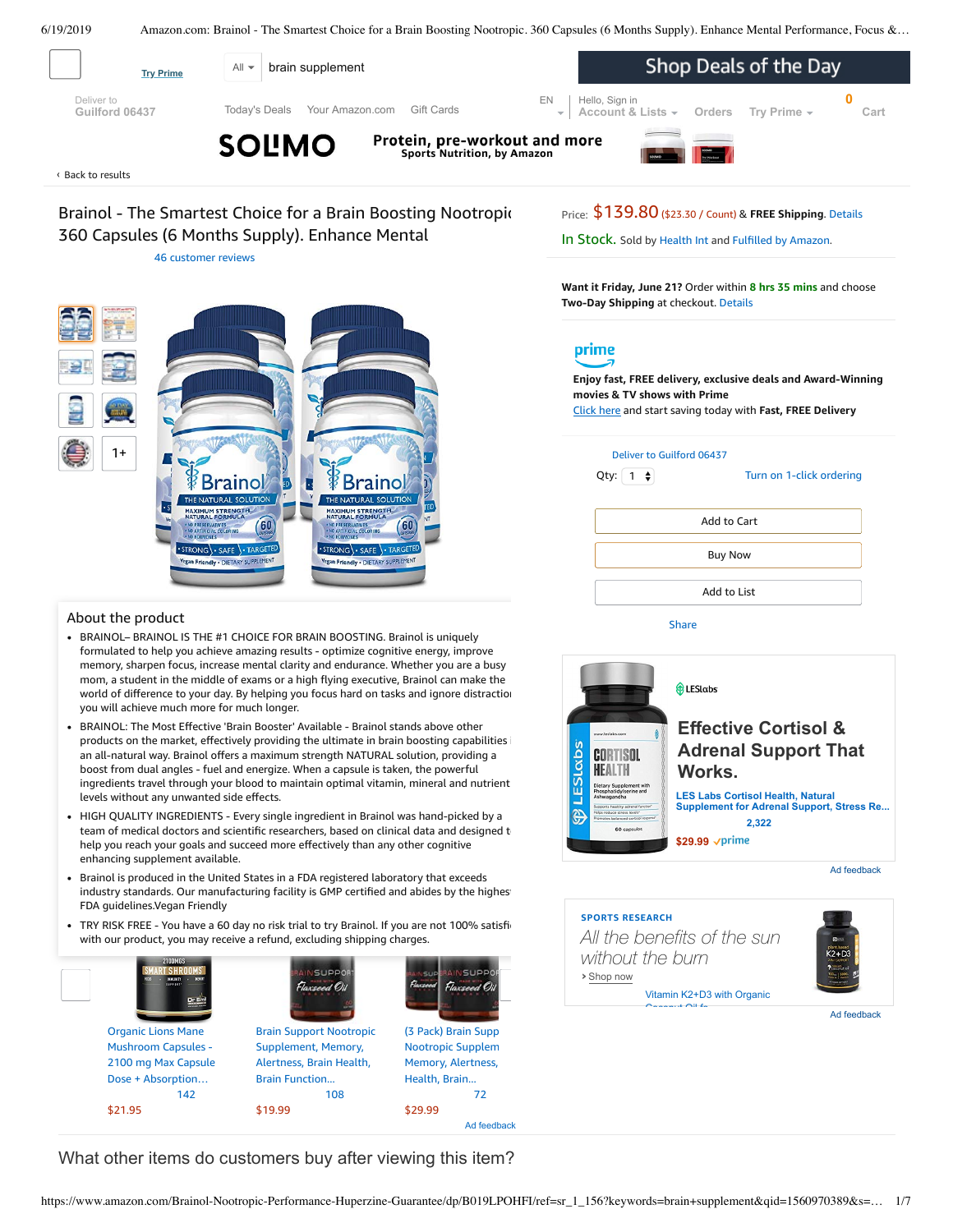

## Customers who viewed this item also viewed



## Special offers and product promotions

Package Quantity: **6**

Your cost could be **\$129.80 instead of \$139.80**! Get **\$10.00 off instantly** [as a gift card upon approval for the](https://www.amazon.com/gp/cobrandcard/marketing.html?pr=conplcc&inc=plccgatefomgc&ts=dhv55tvsxk3skku5od34ceclhm5pwk4&dasin=B019LPOHFI&plattr=PL10&place=detailpage&imp=0b378073-12e2-4212-bbd1-34fd94824e00) **Amazon.com Store Card.** Learn more.

## **Have a question?**

Find answers in product info, Q&As, reviews

## Product description

Package Quantity:**6**

BRAINOL: The Most Effective 'Brain Booster' Available - Brainol stands above other products on the market, effectively providing the ultimate in brain boosting capabilities in an all-natural way. Brainol offers a maximum strength NATURAL solution, providing a boost from dual angles - fuel and energize. When a capsule is taken, the powerful ingredients travel through your blood to maintain optimal vitamin, mineral and nutrient levels without any unwanted side effects.

## Product details

Package Quantity: **6 Shipping Weight:** 5.4 ounces [\(View shipping rates and policies\)](https://www.amazon.com/gp/help/seller/shipping.html/ref=dp_pd_shipping?ie=UTF8&asin=B019LPOHFI&seller=ATVPDKIKX0DER) **ASIN:** B019LPOHFI **UPC:** 683405191049 **Average Customer Review:** [46 customer reviews](https://www.amazon.com/product-reviews/B019LPOHFI/ref=acr_dpproductdetail_text?ie=UTF8&showViewpoints=1) **Amazon Best Sellers Rank:** #158,762 in Health & Household [\(See Top 100 in Health & Household](https://www.amazon.com/gp/bestsellers/hpc/ref=pd_zg_ts_hpc))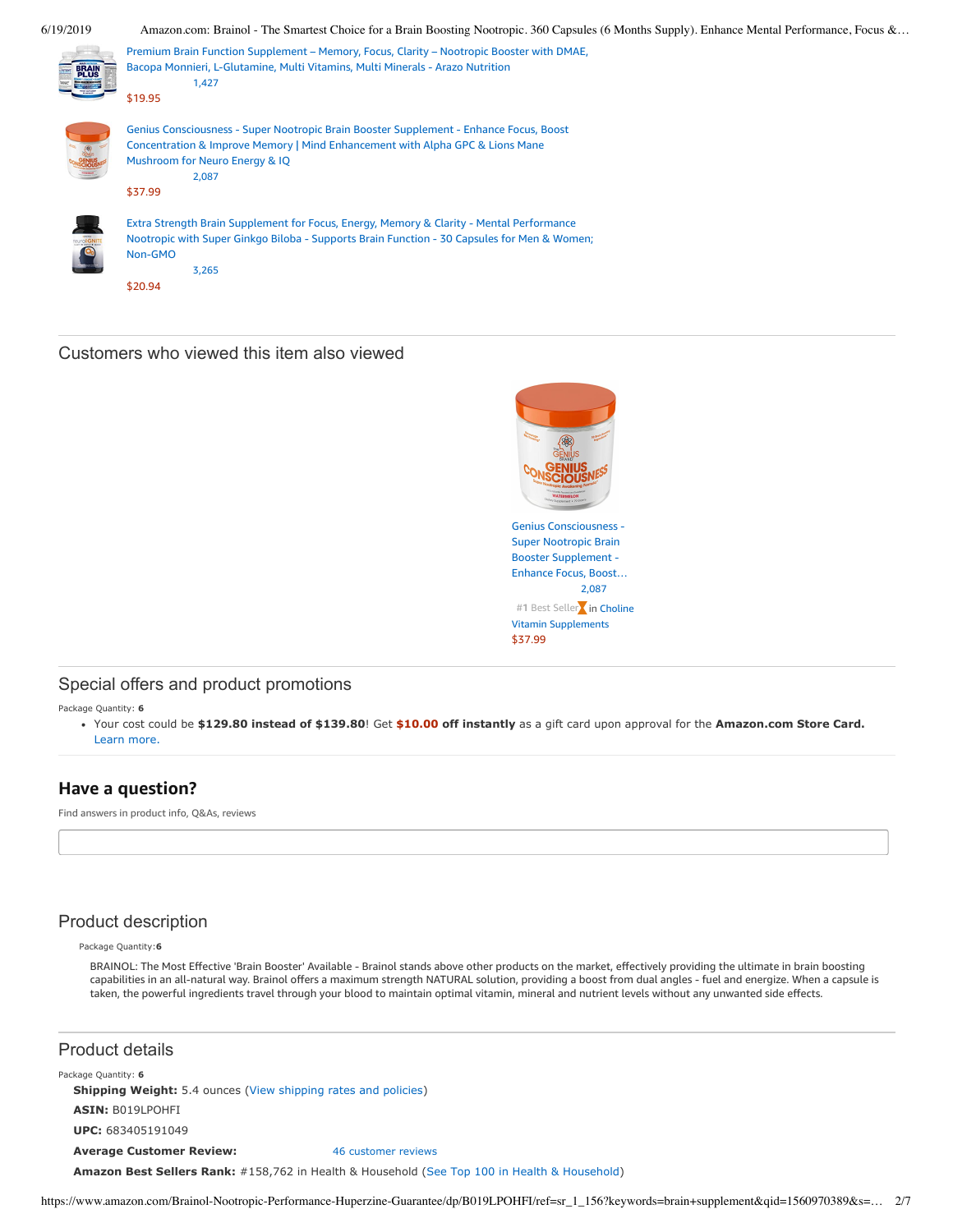#57 in [DMAE Nutritional Supplements](https://www.amazon.com/gp/bestsellers/hpc/3773461/ref=pd_zg_hrsr_hpc)

Product Warranty: For warranty information about this product, please [click here](https://www.amazon.com/gp/feature.html/ref=dp_warranty_request_3P?ie=UTF8&docId=1002406021)

#### Would you like to **tell us about a lower price**?

## Related Video Shorts (0) [Upload](https://www.amazon.com/creatorhub/video/upload?productASIN=B019LPOHFI&referringURL=ZHAvQjAxOUxQT0hGSQ%3D%3D&ref=RVSW) your video



**Be the first video**

Your name here

## Important information

#### **Indications**

If you are pregnant, nursing or taking any medications, consult your doctor before use. Discontinue use and consult your doctor if any adverse reactions occur.

#### **Legal Disclaimer**

No Resale: By purchasing the Products hereunder you agree that they are being acquired for the account of the Purchaser's sole use and consumption, and not for resale, in whole or in part. Resale of this product is strictly prohibited.

Statements regarding dietary supplements have not been evaluated by the FDA and are not intended to diagnose, treat, cure, or prevent any disease or health condition.

#### **Ingredients**

Vitamin B1 (as Thiamin) , Vitamin B2 (as Riboflavin) , Vitamin B3 (as Niacin) , Vitamin B6 , Vitamin B12 , Glutamine (L-glutamine hcl) , L-Tyrosine , St. John's Wort , Phosphatidylserine Complex , Choline Bitartrate , L-Theanine , Acetyl-L Carnitine , Brahmi , DMAE Bitartrate , Guarana , Alpha Lipoic Acid , Gingko Biloba , Huperzine A

### **Directions**

Adults, take 2 (two) capsules daily with meals. For optimal support take 1 (one) in the morning and 1 (one) in the evening as a dietary supplement.

## Compare with similar items

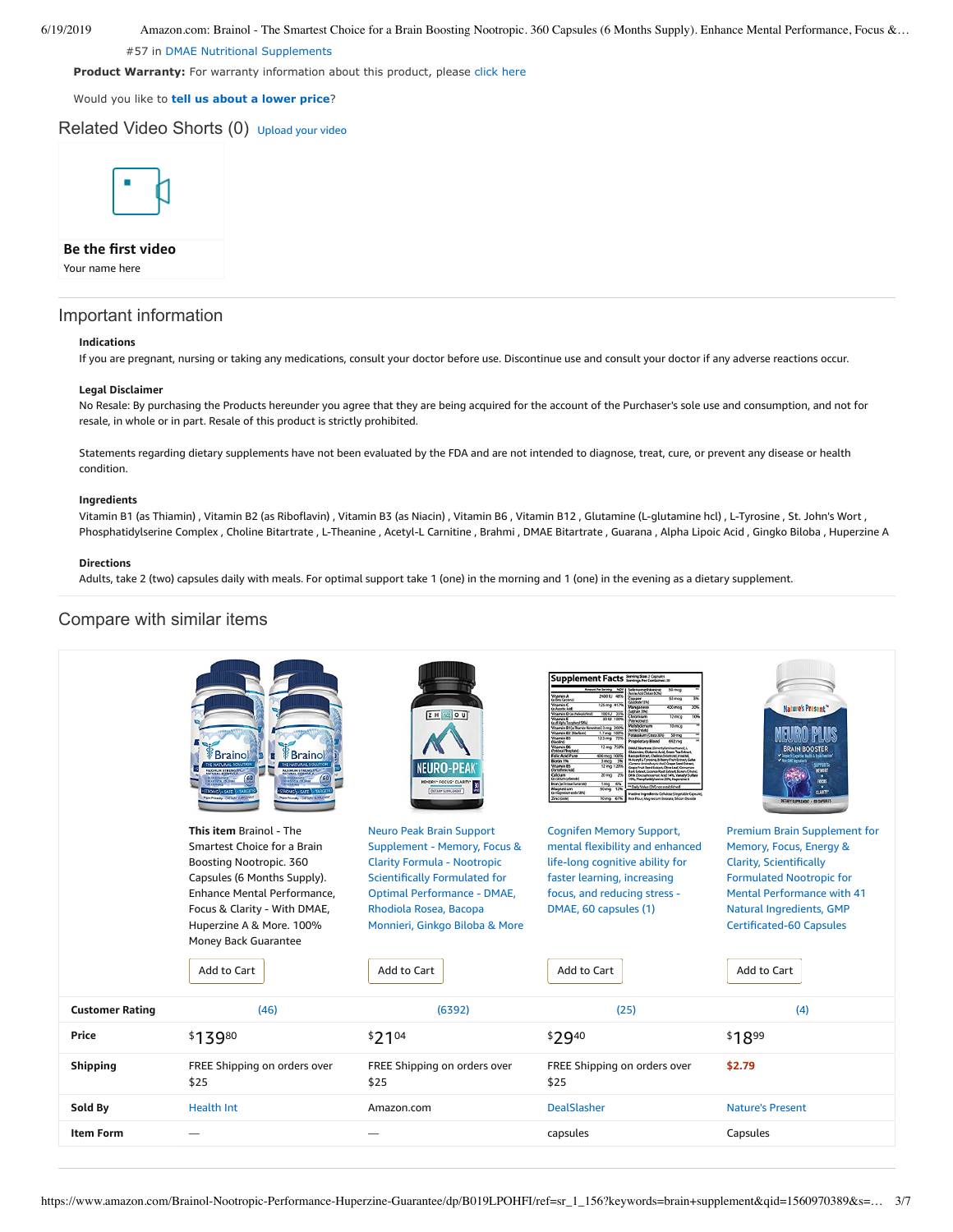Ad feedback

## Sponsored products related to this item





Customer Questions & Answers

[See questions and answers](https://www.amazon.com/ask/questions/asin/B019LPOHFI/ref=cm_cd_dp_lla_ql_ll)

<span id="page-3-0"></span>**[46 customer](https://www.amazon.com/Brainol-Nootropic-Performance-Huperzine-Guarantee/product-reviews/B019LPOHFI/ref=cm_cr_dp_d_show_all_top?ie=UTF8&reviewerType=all_reviews) reviews**

## **Read reviews that mention**

|        | 3.3 out of 5 stars |     | focus                     | brain | supplements | difference | helps | effect |
|--------|--------------------|-----|---------------------------|-------|-------------|------------|-------|--------|
| 5 star |                    | 50% |                           |       |             |            |       |        |
| 4 star |                    | 13% | results                   |       |             |            |       |        |
| 3 star |                    | 7%  |                           |       |             |            |       |        |
| 2 star |                    | 13% |                           |       |             |            |       |        |
| 1 star |                    | 17% | Showing 1-8 of 46 reviews |       |             |            |       |        |
|        |                    |     | <b>Top Reviews</b>        |       |             |            |       |        |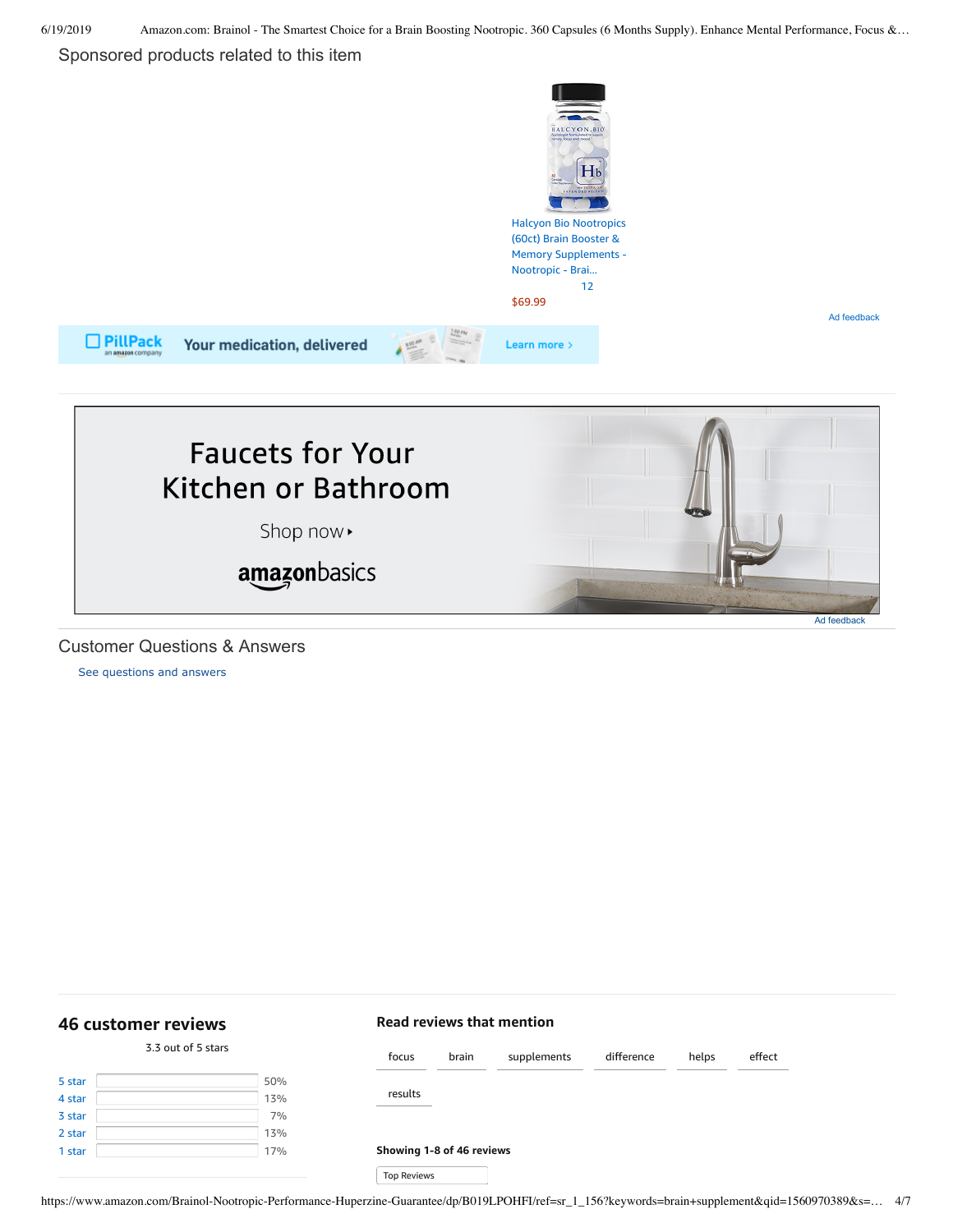## **Review this product**

Share your thoughts with other customers

Write a [customer](https://www.amazon.com/review/create-review/ref=cm_cr_dp_d_wr_but_top?ie=UTF8&channel=glance-detail&asin=B019LPOHFI) review



Ad feedback

John Morley

#### **Quite [helpful](https://www.amazon.com/gp/customer-reviews/R33YJ450GH1RFY/ref=cm_cr_dp_d_rvw_ttl?ie=UTF8&ASIN=B019LPOHFI)**

July 24, 2017 Package Quantity: 2 **Verified Purchase**

Excellent fulfillment as expected from Amazon. I have used Brainol for one month. I normally don't pay much attention to anecdotal reports such as this one, but I must say that I notice improved recall of everyday activities, less worrying about being forgetful and am reordering.



**Better [nootropic](https://www.amazon.com/gp/customer-reviews/R2GORR51OSI5L7/ref=cm_cr_dp_d_rvw_ttl?ie=UTF8&ASIN=B019LPOHFI) than others on the market**

August 24, 2018 Package Quantity: 6 **Verified Purchase**

Brainol contains many of the ingredients recommended for an effective nootropic to have without getting into multiple stacks of nootropics. It doesn't have all of them, but then no single product has. After reading what is recommended for good brain health and deciding which ingredients were what we needed, Brainol is what I selected for my husband who has been taking it for about 9 months. According to our neurologist, it does contain some necessary ingredients for memory and cognitive issues. Whether it helps 100% or not is hard to say, but it hasn't hurt him and perhaps it is staving off further memory issues by him taking it. I had been ordering Brainol from their website but found it on Amazon with free shipping and faster delivery. A 5-star rating would result if I absolutely saw a big improvement in my husband's memory functioning.

2 people found this helpful



| Helpful | Comment | Report abuse |  |  |
|---------|---------|--------------|--|--|
|         |         |              |  |  |

I have just started the product and already notice an improvement in memory recall to include more focused. Definitely recommend trying Brainol out!

2 people found this helpful

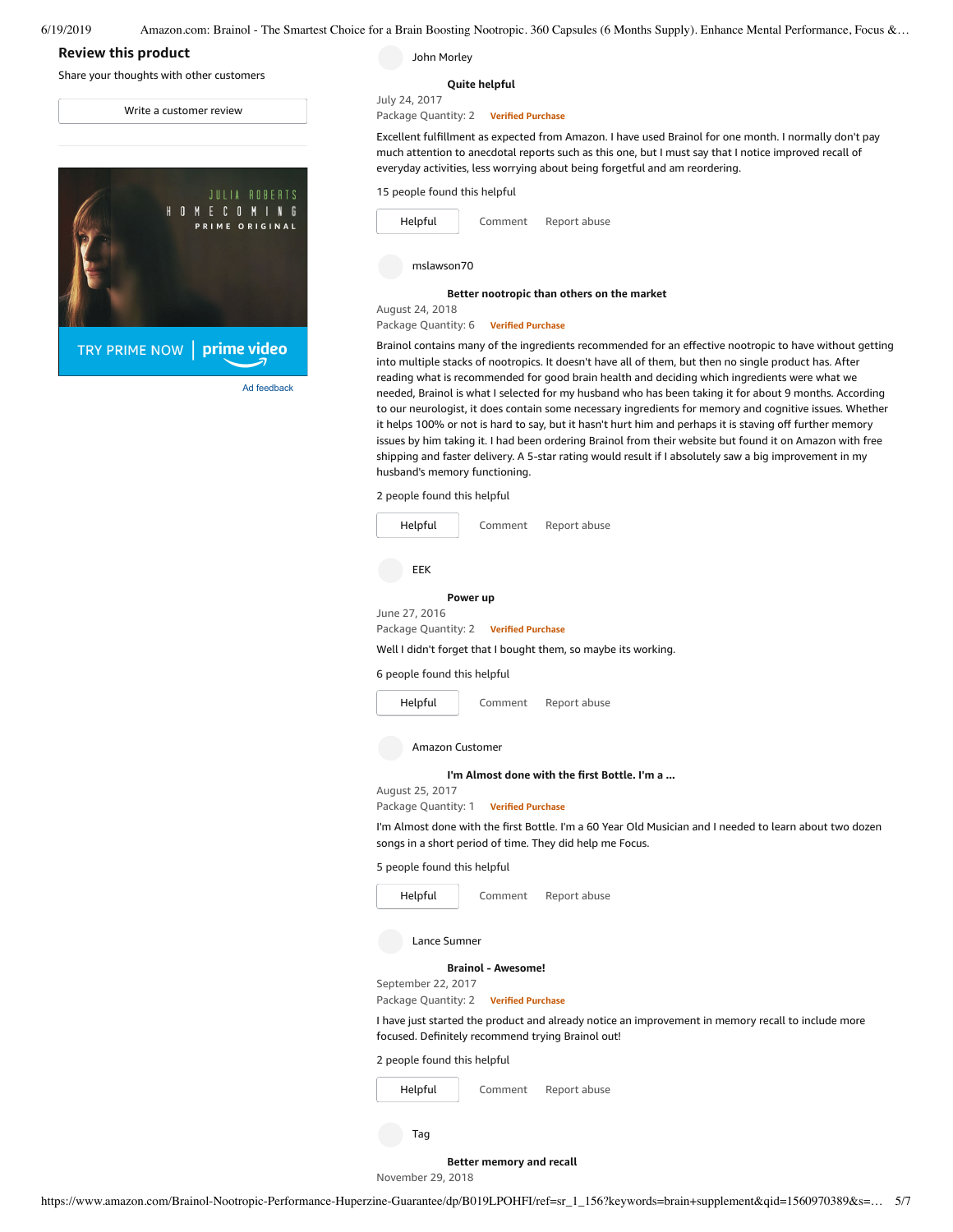Package Quantity: 6 **Verified Purchase**

Been using this for months and it seems to really help with memory and recall.

|  |  |  |  | One person found this helpful |  |
|--|--|--|--|-------------------------------|--|
|--|--|--|--|-------------------------------|--|

| Helpful              | Comment | Report abuse |  |  |
|----------------------|---------|--------------|--|--|
| <b>Bruce Catania</b> |         |              |  |  |
| I feel               |         |              |  |  |

September 8, 2017

Package Quantity: 2 **Verified Purchase**

It seems to work for me... I'm very comfortable taking it. I feel as if it helps me at work, and also in my overall ability to be alert and focused

2 people found this helpful

| Helpful                       | Comment                                         | Report abuse                                                                                                                                                                                                                                                             |  |  |  |  |
|-------------------------------|-------------------------------------------------|--------------------------------------------------------------------------------------------------------------------------------------------------------------------------------------------------------------------------------------------------------------------------|--|--|--|--|
| Salem                         |                                                 |                                                                                                                                                                                                                                                                          |  |  |  |  |
|                               | No effect on me.                                |                                                                                                                                                                                                                                                                          |  |  |  |  |
| March 31, 2018                |                                                 |                                                                                                                                                                                                                                                                          |  |  |  |  |
|                               | Package Quantity: 1<br><b>Verified Purchase</b> |                                                                                                                                                                                                                                                                          |  |  |  |  |
|                               |                                                 | I took two pills today and no change at all. I wonder why it's not working for me? I don't have any memory<br>problem or focus I want more motivation and concentration when it comes to studying that's why I<br>decided to try brainol but I haven't seen any of that. |  |  |  |  |
| One person found this helpful |                                                 |                                                                                                                                                                                                                                                                          |  |  |  |  |
| Helpful                       | Comment                                         | Report abuse                                                                                                                                                                                                                                                             |  |  |  |  |

#### **See all 46 [reviews](https://www.amazon.com/Brainol-Nootropic-Performance-Huperzine-Guarantee/product-reviews/B019LPOHFI/ref=cm_cr_dp_d_show_all_btm?ie=UTF8&reviewerType=all_reviews)**

Write a [customer](https://www.amazon.com/review/create-review/ref=cm_cr_dp_d_wr_but_btm?ie=UTF8&channel=glance-detail&asin=B019LPOHFI) review

# Customers also shopped for



Disclaimer: While we work to ensure that product information is correct, on occasion manufacturers may alter their ingredient lists. Actual product packaging and materials may contain more and/or different information than that shown on our Web site. We recommend that you do not solely rely on the information presented and that you always read labels, warnings, and directions before using or consuming a product. For additional information about a product, please contact the manufacturer. Content on this site is for reference purposes and is not intended to substitute for advice given by a physician, pharmacist, or other licensed health-care professional. You should not use this information as self-diagnosis or for treating a health problem or disease. Contact your health-care provider immediately if you suspect that you have a medical problem. Information and statements regarding dietary supplements have not been evaluated by the Food and Drug Administration and are not intended to diagnose, treat, cure, or prevent any disease or health condition. Amazon.com assumes no liability for inaccuracies or misstatements about products.